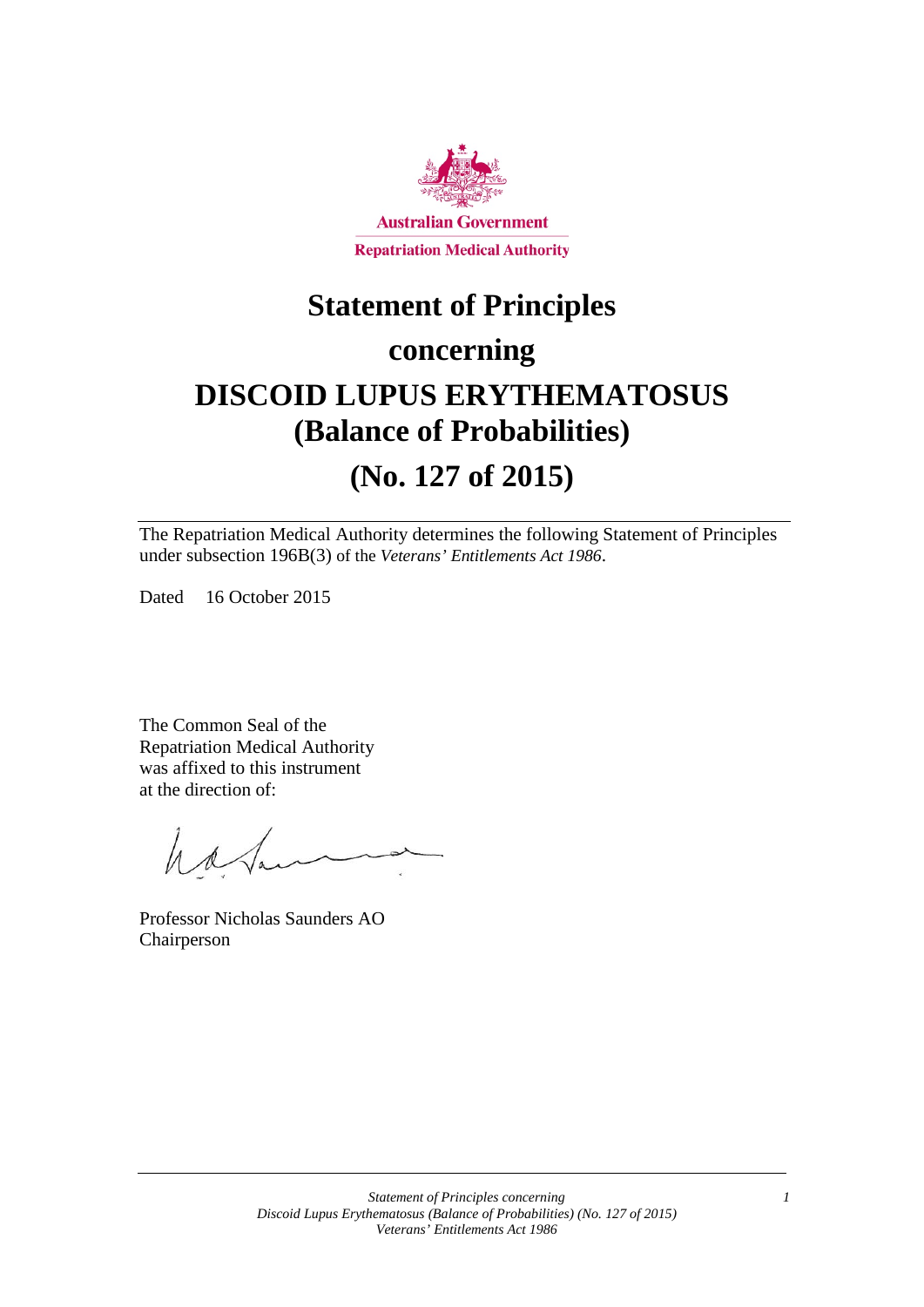### Contents

|  | 2  |                                                                                  |  |
|--|----|----------------------------------------------------------------------------------|--|
|  | 3  |                                                                                  |  |
|  | 4  |                                                                                  |  |
|  | 5  |                                                                                  |  |
|  | 6  | Kind of injury, disease or death to which this Statement of Principles relates 3 |  |
|  | 7  |                                                                                  |  |
|  | 8  |                                                                                  |  |
|  | 9  |                                                                                  |  |
|  | 10 | Factors referring to an injury or disease covered by another Statement of        |  |
|  |    |                                                                                  |  |
|  |    |                                                                                  |  |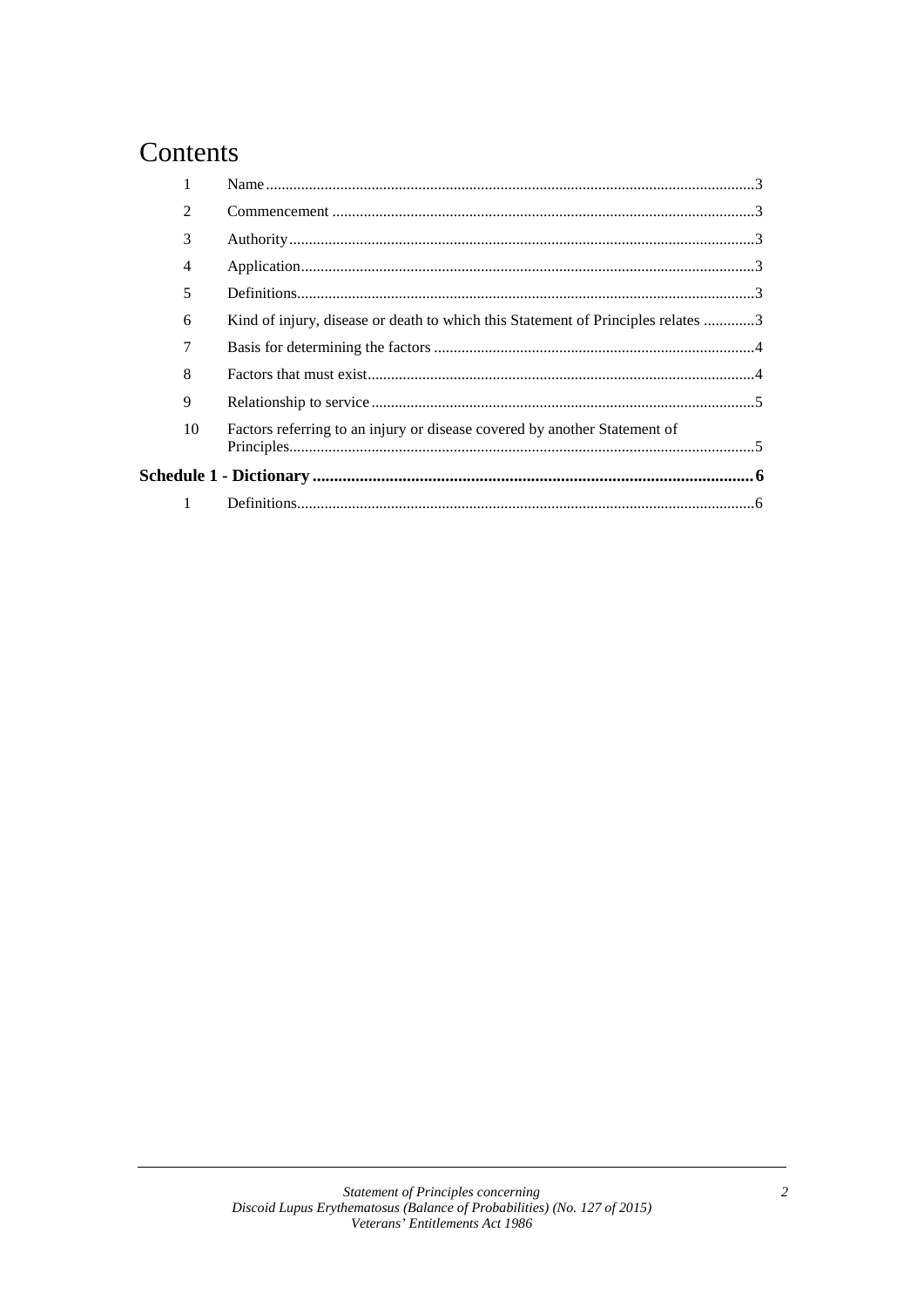#### **1 Name**

This is the Statement of Principles concerning *discoid lupus erythematosus (Balance of Probabilities)* (No. 127 of 2015).

#### **2 Commencement**

This instrument commences on 16 November 2015.

#### **3 Authority**

This instrument is made under subsection 196B(3) of the *Veterans' Entitlements Act 1986*.

#### **4 Application**

This instrument applies to a claim to which section 120B of the VEA or section 339 of the *Military Rehabilitation and Compensation Act 2004* applies.

#### **5 Definitions**

The terms defined in the Schedule 1 - Dictionary have the meaning given when used in this instrument.

#### **6 Kind of injury, disease or death to which this Statement of Principles relates**

(1) This Statement of Principles is about discoid lupus erythematosus and death from discoid lupus erythematosus.

#### *Meaning of discoid lupus erythematosus*

- (2) For the purposes of this Statement of Principles, discoid lupus erythematosus means:
	- (a) a form of chronic cutaneous lupus erythematosus that commonly presents with erythematous, scaly plaques which often heal with scarring and atrophy; and
	- (b) excludes systemic lupus erythematosus.
- (3) While discoid lupus erythematosus attracts ICD-10-AM code L93.0, in applying this Statement of Principles the meaning of discoid lupus erythematosus is that given in subsection (2).
- (4) For subsection (3), a reference to an ICD-10-AM code is a reference to the code assigned to a particular kind of injury or disease in *The International Statistical Classification of Diseases and Related Health Problems*, *Tenth Revision, Australian Modification* (ICD-10-AM), Ninth Edition, effective date of 1 July 2015, copyrighted by the Independent Hospital Pricing Authority, ISBN 978-1-76007-020-5.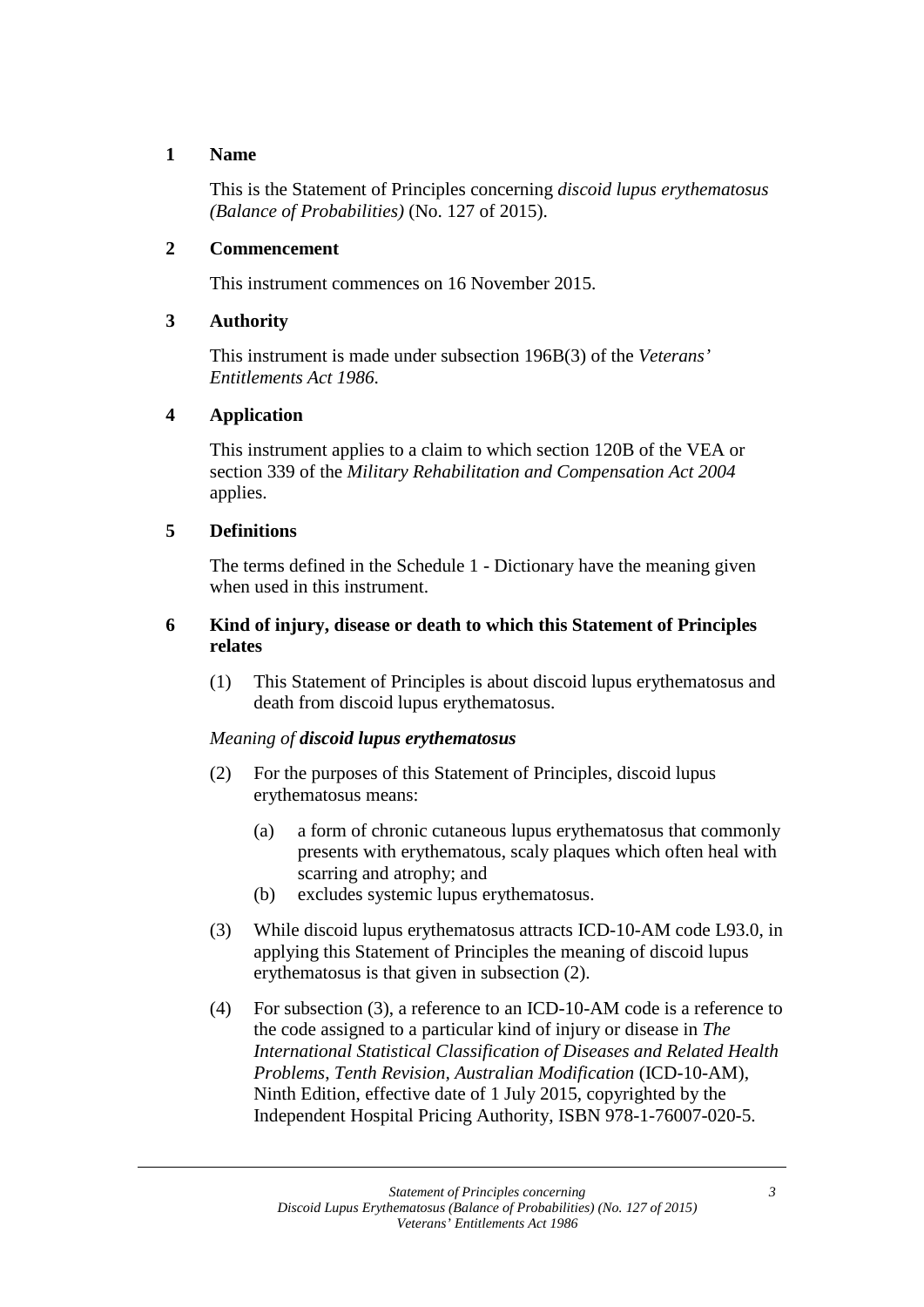#### *Death from discoid lupus erythematosus*

(5) For the purposes of this Statement of Principles, discoid lupus erythematosus, in relation to a person, includes death from a terminal event or condition that was contributed to by the person's discoid lupus erythematosus.

Note: *terminal event* is defined in the Schedule 1 – Dictionary.

#### **7 Basis for determining the factors**

On the sound medical-scientific evidence available, the Repatriation Medical Authority is of the view that it is more probable than not that discoid lupus erythematosus and death from discoid lupus erythematosus can be related to relevant service rendered by veterans or members of the Forces under the VEA, or members under the MRCA.

Note: *relevant service* is defined in the Schedule 1 – Dictionary.

#### **8 Factors that must exist**

At least one of the following factors must exist before it can be said that, on the balance of probabilities, discoid lupus erythematosus or death from discoid lupus erythematosus is connected with the circumstances of a person's relevant service:

- (1) being exposed to sunlight or ultraviolet light at a level sufficient to induce erythema at least 24 hours, but not more than 30 days, before the clinical onset of discoid lupus erythematosus;
- (2) being treated with a class of drug from the specified list of classes of drugs at the time of the clinical onset of discoid lupus erythematosus;

Note: *specified list of classes of drugs* is defined in the Schedule 1 - Dictionary.

(3) having an injury to the skin at the affected site within the 30 days before the clinical onset of discoid lupus erythematosus;

Note: *injury to the skin* is defined in the Schedule 1 - Dictionary.

- (4) being exposed to sunlight or ultraviolet light at a level sufficient to induce erythema at least 24 hours, but not more than 30 days, before the clinical worsening of discoid lupus erythematosus;
- (5) being treated with a class of drug from the specified list of classes of drugs at the time of the clinical worsening of discoid lupus erythematosus;

Note: *specified list of classes of drugs* is defined in the Schedule 1 - Dictionary.

(6) having an injury to the skin at the affected site within the 30 days before the clinical worsening of discoid lupus erythematosus;

Note: *injury to the skin* is defined in the Schedule 1 - Dictionary.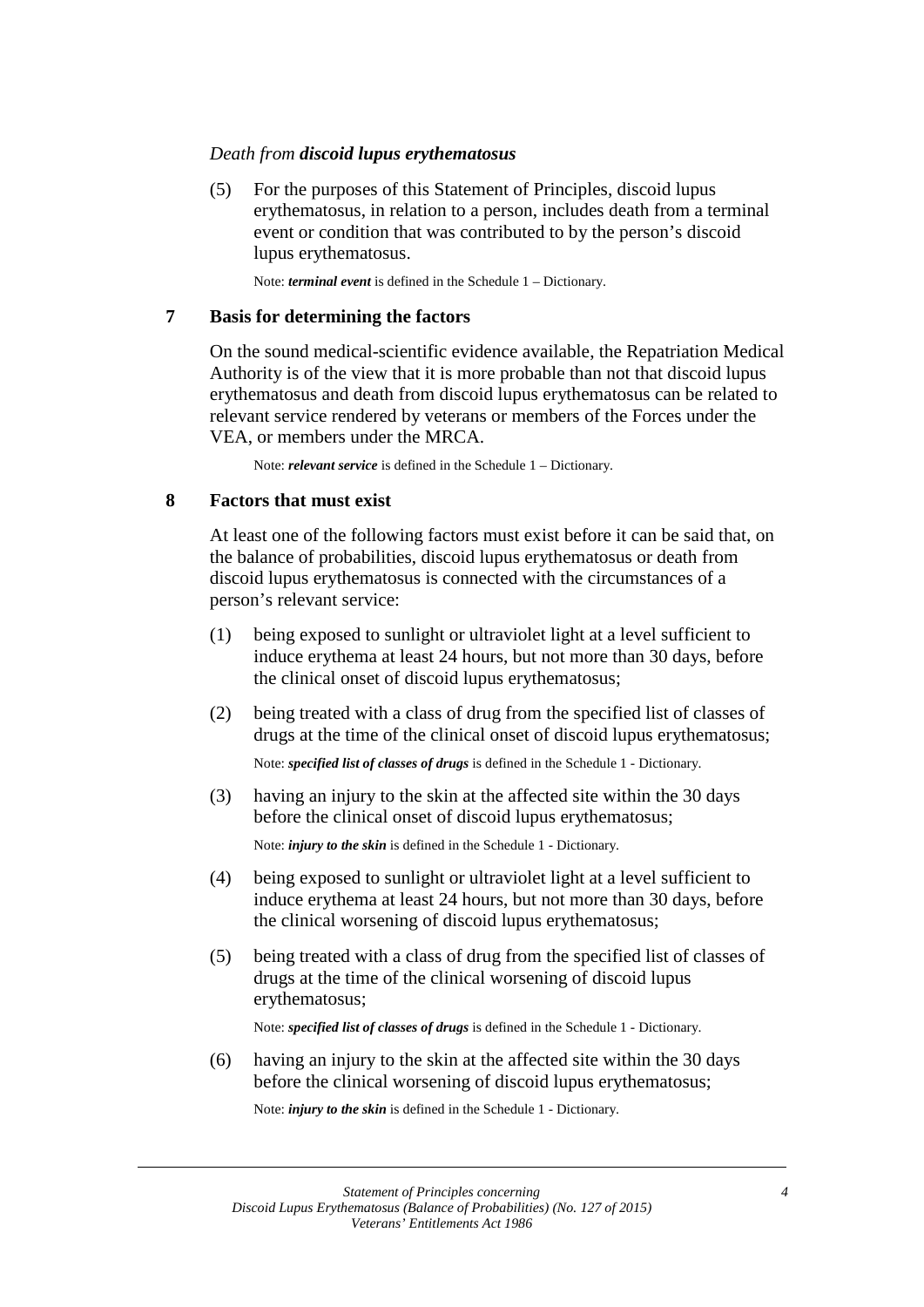(7) where smoking has not ceased before the clinical worsening of discoid lupus erythematosus, smoking at least ten pack-years of cigarettes, or the equivalent thereof in other tobacco products, before the clinical worsening of discoid lupus erythematosus;

Note: pack-years of cigarettes, or the equivalent thereof in other tobacco products is defined in the Schedule 1 - Dictionary.

(8) inability to obtain appropriate clinical management for discoid lupus erythematosus.

#### **9 Relationship to service**

- (1) The existence in a person of any factor referred to in section 8, must be related to the relevant service rendered by the person.
- (2) The factors set out in subsections 8(4) to 8(8) apply only to material contribution to, or aggravation of, discoid lupus erythematosus where the person's discoid lupus erythematosus was suffered or contracted before or during (but did not arise out of) the person's relevant service.

#### **10 Factors referring to an injury or disease covered by another Statement of Principles**

In this Statement of Principles:

- (1) if a factor referred to in section 8 applies in relation to a person; and
- (2) that factor refers to an injury or disease in respect of which a Statement of Principles has been determined under subsection 196B(3) of the VEA;

then the factors in that Statement of Principles apply in accordance with the terms of that Statement of Principles as in force from time to time.